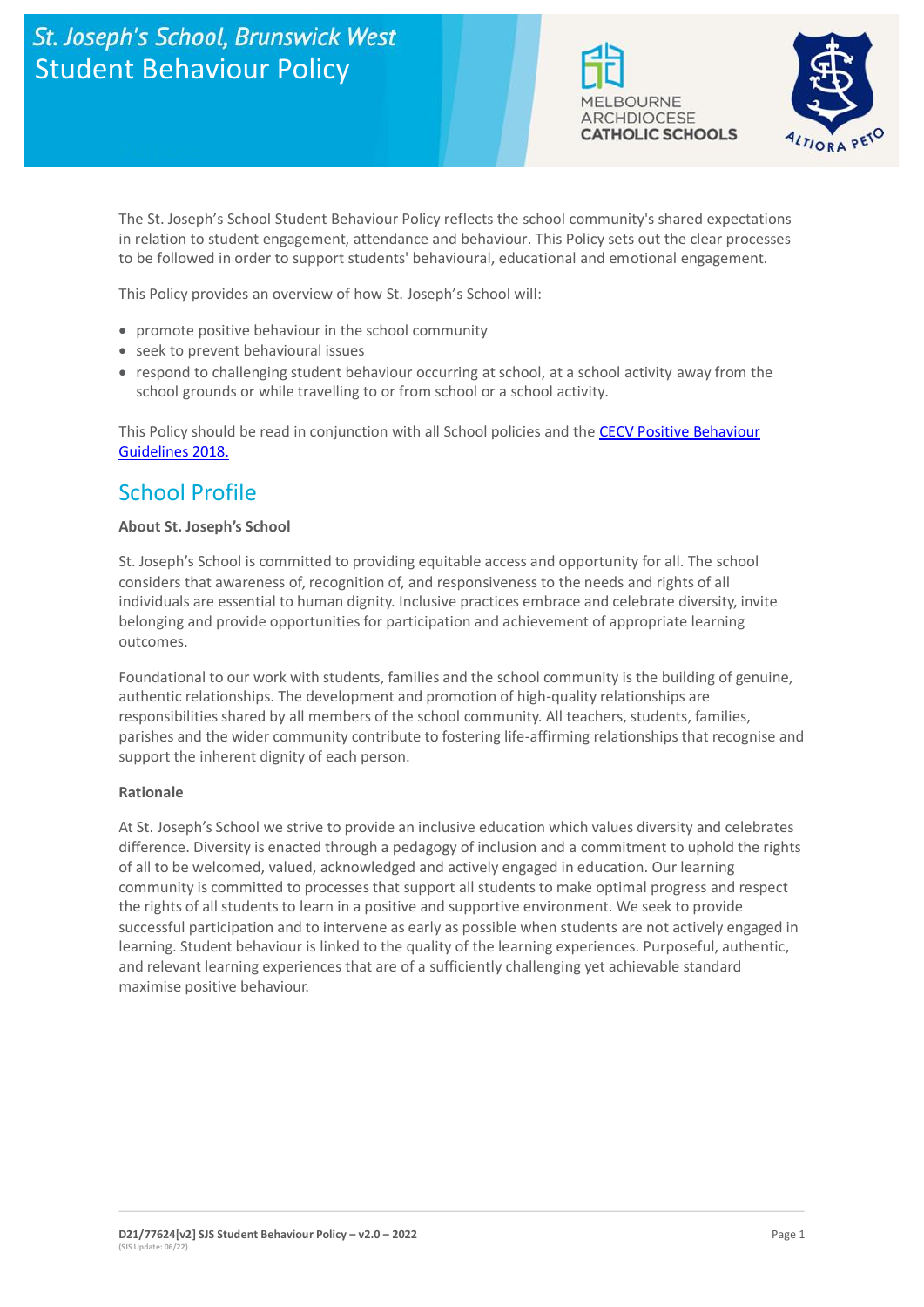

St Joseph's Brunswick West is a Catholic parish primary school founded on a century of care and excellence. W As members of the people of God, we base our lives on the life and teachings of Christ and are also quided by the faith and service of Mary MacKillop and the Sisters of St Joseph, 'to never see a need without doing something about it'.

Our commitment to quality, contemporary education nurtures a passion for learning where all are respected and valued.

We aim to develop active global citizens with the skills for the 21st century.

We encourage our school values of responsibility, empathy, honesty and respect in our relationships.

We recognise the important role that the parish, families and the wider community play in enriching our learning. In our partnerships we welcome and celebrate diversity, creativity, courage and compassion.

ST JOSEPH'S - UNITED IN FRIENDSHIP, **FAITH AND A LOVE OF LEARNING** 

**(SJS Update: 06/22)**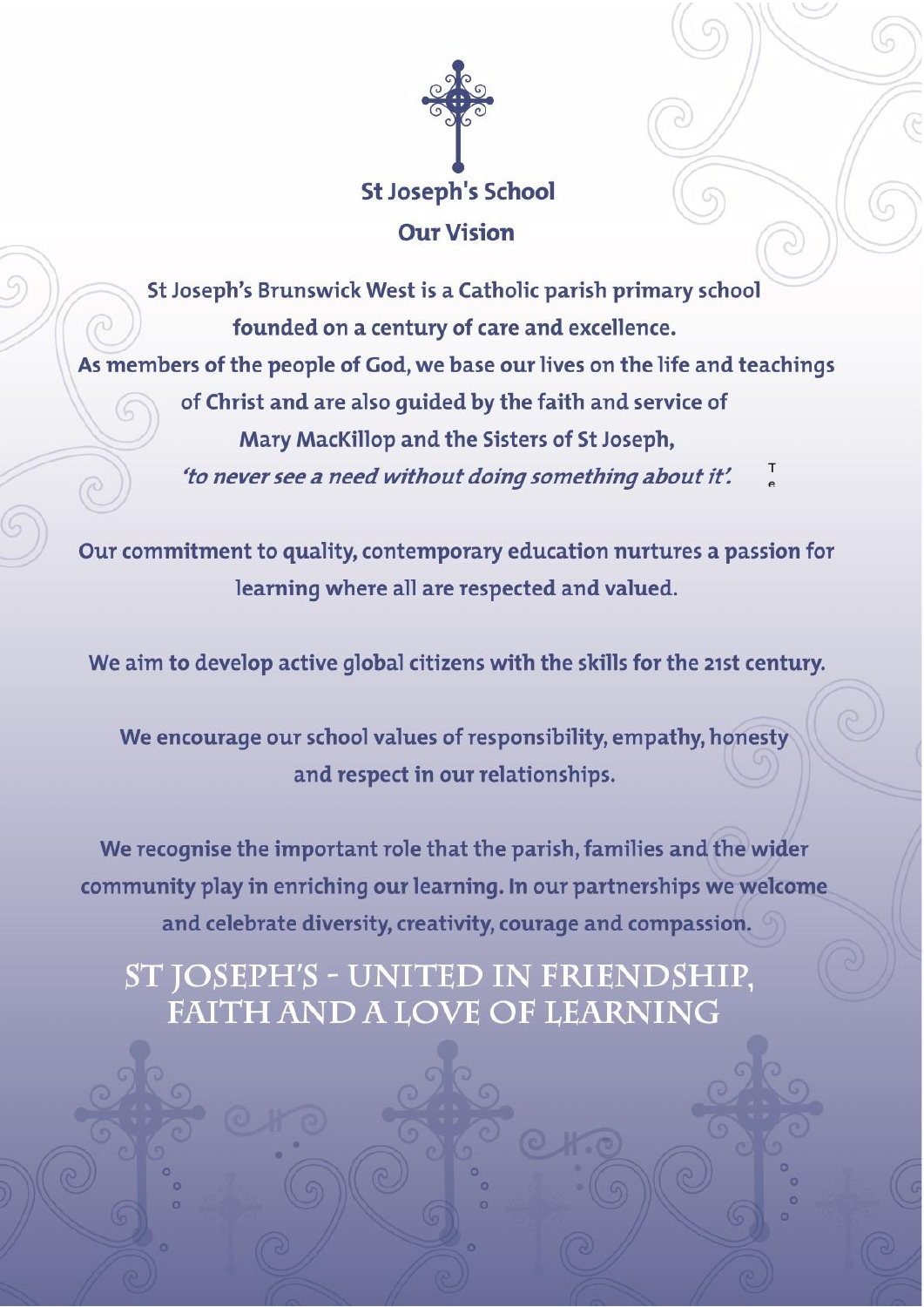#### **Aims**

Our school is a community that exemplifies the gospel values of love, forgiveness, justice and truth. Our school community recognises that everyone has the right to be respected, to feel safe and be safe and, in turn, our school community acknowledges each member's own obligation to behave responsibly. This Policy is intended to guide our school's actions. It has been developed in consultation with the school community and seeks to prioritise respectful relationships and safety in response to the rights and needs of all members of the school community. A safe and supportive environment respects the rights of all students to learn, the rights of all teachers to teach and the rights of all members of the school community to be safe.

Every person at the school has a right to feel safe, to be happy and to learn. Therefore our school aims:

- to promote the values of honesty, fairness and respect for others
- to acknowledge the worth of all members of the community and their right to work and learn in a positive environment
- to maintain good order and harmony
- to affirm cooperation as well as responsible independence in learning
- to foster self-discipline and to develop responsibility for one's own behaviour.

#### **Guiding Principles**

St. Joseph's School strives to build a safe and positive school environment that is guided by Gospel values and honours the dignity of the individual, the family and the school.

The development and promotion of high-quality relationships are responsibilities shared by all members of the school community. Teachers, students, families, parish members and the wider community contribute to and share in the responsibility to foster life-affirming relationships that recognise and support the inherent dignity and safety of each person. All members of the school community are expected to contribute to the mission and vision of the school and to understand their rights and acknowledge their obligation to behave responsibly.

As a provider of Catholic education, the Principal will take into account the need for the school community to represent and conform with the doctrines, beliefs and principles of the Catholic faith when making decisions regarding matters of school administration, including enrolment. Pupils and families who are members of other faiths are warmly welcomed at our school. However, the school reserves its right to exercise its administrative discretion in appropriate circumstances, where it is necessary to do so to avoid injury to the religious sensitivities of the MACS school community.

It is vitally important that the school is made fully aware of each child's individual circumstances insofar as these may impact upon his or her physical, functional, emotional or educational needs, particularly where the school is required to provide additional support to the child.

### **Definitions**

- Behaviour is defined as the way in which one acts or conducts oneself, especially towards others. In general terms, it can be considered to be anything we say or do.
- Appropriate behaviour is behaving in a manner that is suitable for a public gathering, respecting the other members of the forum (class, meeting, assembly, gathering) and treating others as you would wish to be treated. Members are encouraged to take responsibility for their actions and to show mutual respect, maturity, and common sense. In general, appropriate behaviour is any behaviour that contributes to the positive learning environment and aligns with our school rules, codes of conduct and behavioural expectations.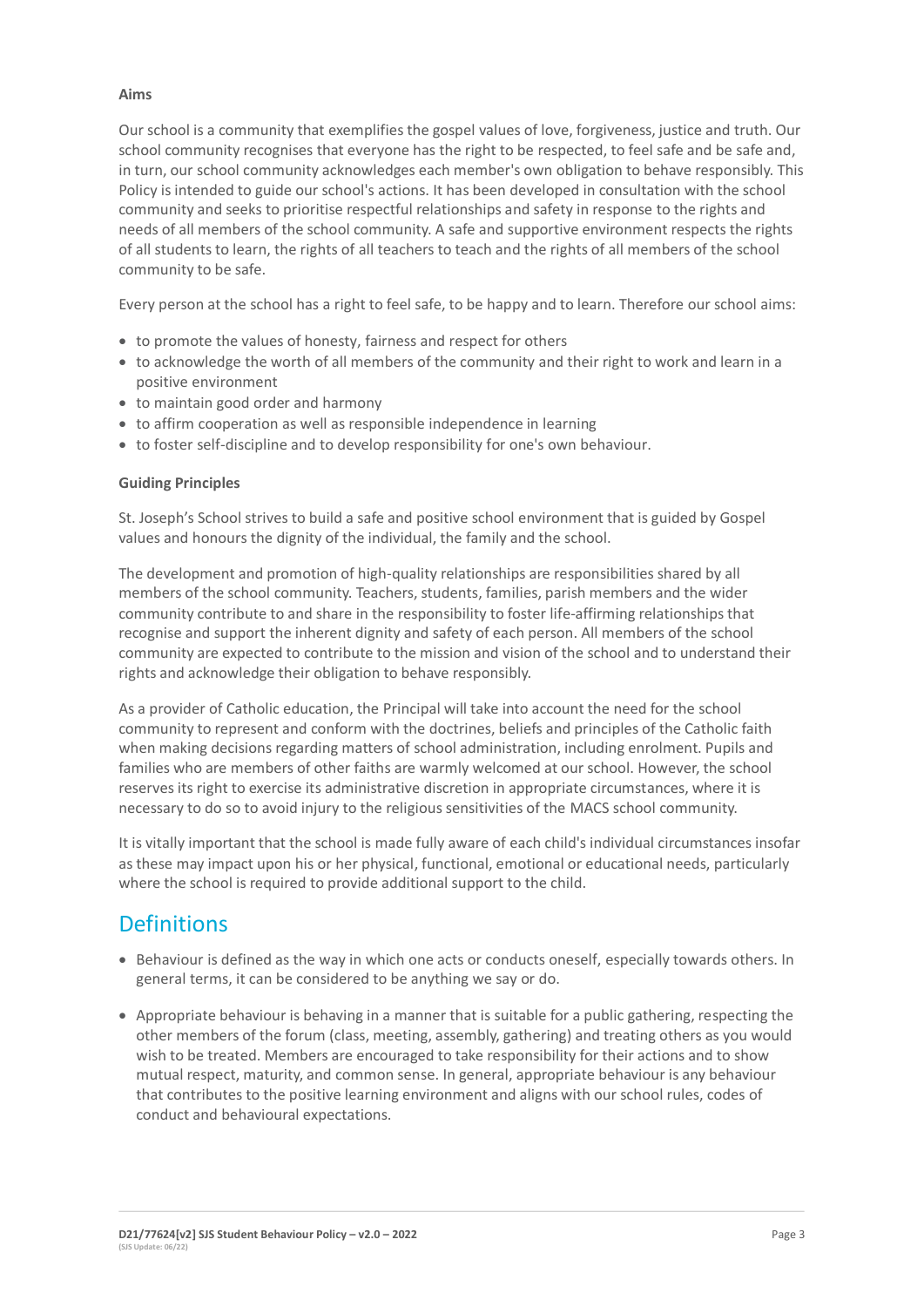- Inappropriate behaviour or unacceptable behaviour (including bullying, harassment and victimisation), may involve actions, words or physical gestures that could reasonably be perceived to be the cause of another person's distress or discomfort. Unacceptable behaviour does not have to be face-to-face, and may take many forms such as gestures, written, telephone or e-mail communications or through social media.
- Discriminatory conduct is conduct whereby an individual is treated less favourably on the basis of a relevant attribute, including their sex, race, sexual orientation, age, disability, religion, physical appearance or belief or gender reassignment. Such action may constitute discriminatory conduct that is contrary to Commonwealth and Victorian anti-discrimination legislation.
- Bullying is a broad concept which may generally be characterised as offensive, intimidating, malicious or insulting behaviour, an abuse or misuse of power through means that undermine, humiliate, denigrate or injure the recipient. Bullying generally involves a series or pattern of events in which one individual has demonstrated unacceptable behaviour towards another individual. Please refer to St. Joseph's School Anti-Bullying Policy for further details.
- Challenging behaviour is behaviour that significantly challenges the day to day functioning of the school. The behaviour impacts on learning and interrupts students' and staff capacity to feel safe or function in a safe and orderly environment.
- At risk behaviour is any behaviour that has the potential to cause harm or injury to self or other. This includes physical, emotional or psychological harm.
- Criminal offences refers to forms of unacceptable behaviour that may be serious enough to constitute a criminal offence. If St. Joseph's School becomes aware that an offence has been or may have been committed, these concerns will be reported to the police or other authorities, as appropriate.

# Legislative Context

`

The *Education Training and Reform Regulations 2017* (Vic.) (sch 4 cl 12) outlines the School's obligations to ensure that the care, safety and welfare of all students attending the School. In discharging its duty of care responsibilities, the School and teaching staff must exercise professional judgment to achieve a balance between ensuring that students do not face an unreasonable risk of harm and encouraging students' independence and maximising learning opportunities. Non-teaching staff, volunteers and external providers must exercise judgment appropriate in the circumstances. The school must also comply with legislation related to Occupational Health and Safety for staff.

This document is informed by relevant Australian and Victorian legislation including:

- *Education and Training Reform Act 2006* (Vic.)
- *Education and Training Reform Regulations 2017* (Vic.)
- *Disability Discrimination Act 1992* (Cth)
- *Disability Standards for Education 2005* (Cth)
- *Equal Opportunity Act 2010* (Vic.)
- *Occupational Health and Safety Act 2004* (Vic.).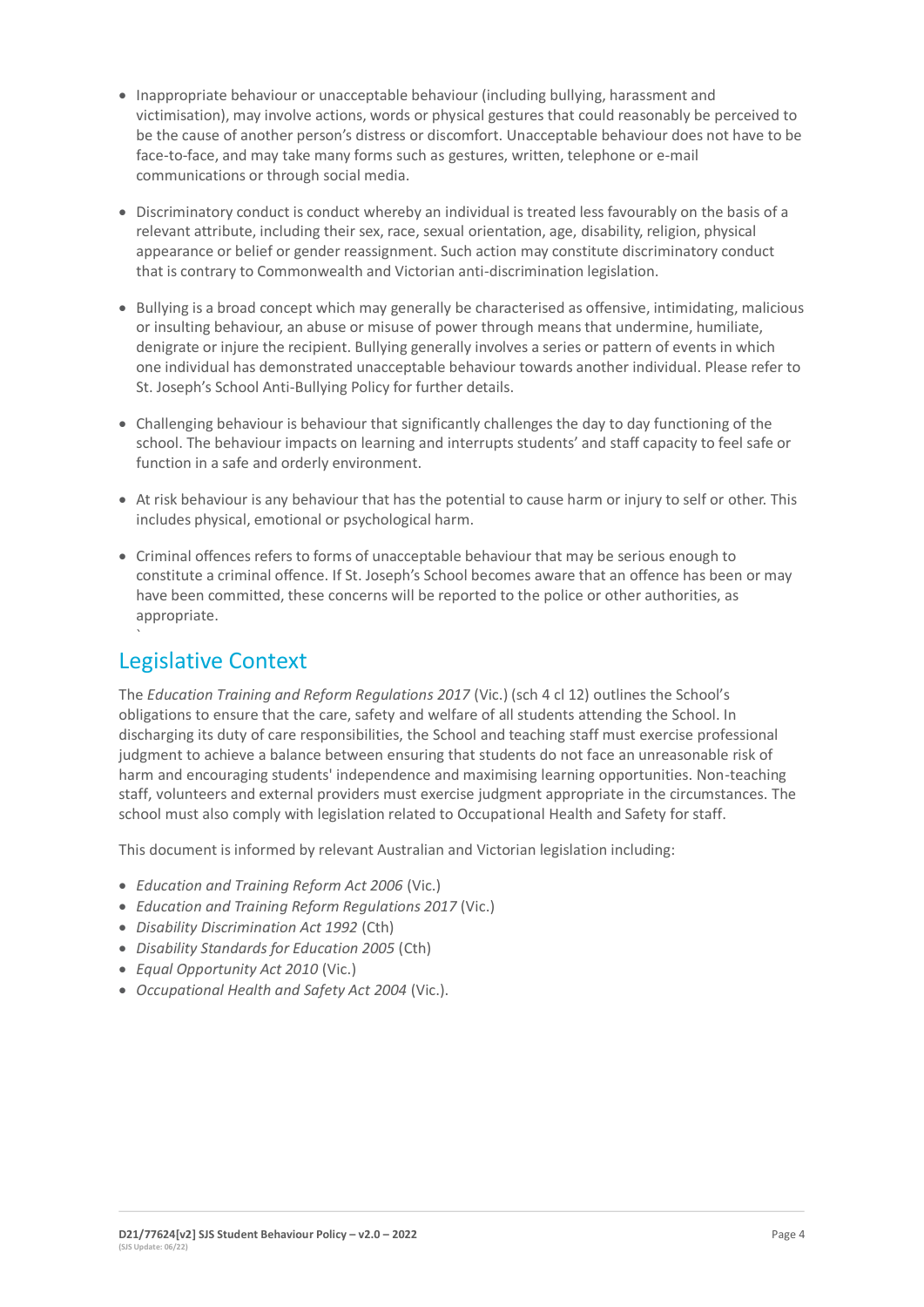This document should be read in combination with the CECV Positive Behaviour Guidelines 2018 and is also informed by the following resources:

- Victorian Registration and Qualifications Authority (VRQA) policy requirements
- National Safe Schools Framework<http://www.education.gov.au/national-safe-schools-framework-0>
- eXxcel: Wellbeing for Learning in Catholic School Communities
- Health Promoting Schools Framewor[k www.ahpsa.org.au](http://www.ahpsa.org.au/)
- CECV Intervention Framework 201[5 www.cecv.catholic.edu.au/publications/CECV-Intervention-](http://www.cecv.catholic.edu.au/publications/CECV-Intervention-Framework.pdf)[Framework.pdf](http://www.cecv.catholic.edu.au/publications/CECV-Intervention-Framework.pdf)
- Diocesan policy and regulations
- [CECV Safe and Sound Practice Guidelines](https://www.cecv.catholic.edu.au/getmedia/bad5e328-b5f9-4742-a66c-0c7f20ae21ff/Safe-and-Sound-Practice-Guidelines.aspx)

# Shared Behaviour Expectations

The School recognises the importance of providing clear guidance and expectations which are applicable to all members of the school community.

The table below sets out the School's expectations for its students, parents/guardians/carers and staff.

| <b>Students are expected to:</b> |                                                                                                              | <b>Parents/Guardians/Carers</b><br>are expected to: |                                                                                                                                                      | <b>Principals/Teachers and Staff</b><br>will: |                                                                                                                                                                                                                                                                                               |
|----------------------------------|--------------------------------------------------------------------------------------------------------------|-----------------------------------------------------|------------------------------------------------------------------------------------------------------------------------------------------------------|-----------------------------------------------|-----------------------------------------------------------------------------------------------------------------------------------------------------------------------------------------------------------------------------------------------------------------------------------------------|
| 1.                               | take responsibility for their<br>learning and have high<br>expectations in themselves<br>that they can learn | 1.                                                  | have high expectations of<br>their child's behaviour,<br>understand and support<br>the implementation of the<br>School's behavioural<br>expectations | 1.                                            | promote positive<br>reinforcement and<br>enhance student self-<br>esteem by having a<br>planned approach for<br>recognising and<br>responding to appropriate<br>behaviour                                                                                                                     |
| 2.                               | model the School's core<br>values of respect,<br>endeavour,<br>communication, trust and<br>teamwork          | 2.                                                  | openly communicate with<br>the School in regard to<br>their child's circumstances                                                                    | 2.                                            | deliver an inclusive and<br>comprehensive<br>curriculum which<br>promotes positive<br>behaviours and<br>emphasises the well-<br>being of every child<br>focusing on pro-social<br>behaviours                                                                                                  |
| 3.                               | take responsibility for their<br>own behaviour and the<br>impact of their behaviour<br>on others             | 3.                                                  | cooperate with the School<br>by assisting in the<br>development and<br>enforcement of strategies<br>to address individual<br>needs                   | 3.                                            | employ whole school and<br>classroom practices to<br>establish a climate in<br>which appropriate<br>behaviour is the norm for<br>all students and focus on<br>the implementation of<br>preventative and early<br>intervention strategies to<br>deal with attendance and<br>behavioural issues |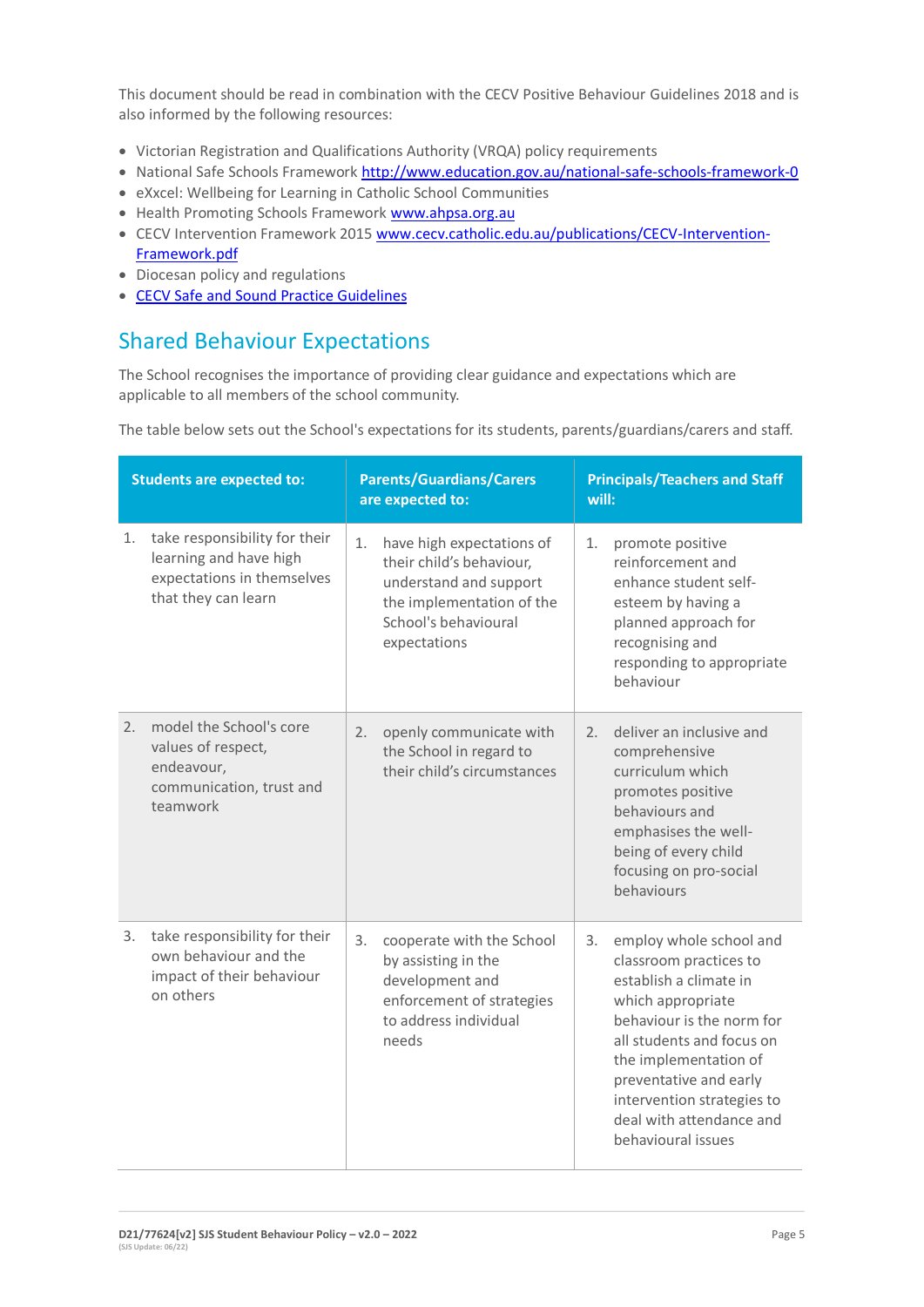| comply with this Policy and<br>4.<br>work with teachers and<br>parents in developing<br>strategies to improve<br>outcomes to:<br>obey all reasonable<br>a)<br>requests of staff<br>respect the rights of<br>b)<br>others to be safe and<br>learn<br>respect the property<br>C)<br>of others. | provide complete,<br>4.<br>accurate and up to date<br>information when<br>completing an enrolment<br>form and supply the<br>School, prior to and during<br>the course of enrolment,<br>with any additional<br>information as may be<br>requested, including<br>copies of documents such<br>as medical/specialist<br>reports (where relevant to<br>the child's schooling),<br>reports from previous<br>schools, court orders or<br>parenting agreements | consistently apply this<br>4.<br>Policy through a shared<br>collegiate understanding<br>and only exclude students<br>in extreme circumstances                                                                                                                                                                             |
|----------------------------------------------------------------------------------------------------------------------------------------------------------------------------------------------------------------------------------------------------------------------------------------------|--------------------------------------------------------------------------------------------------------------------------------------------------------------------------------------------------------------------------------------------------------------------------------------------------------------------------------------------------------------------------------------------------------------------------------------------------------|---------------------------------------------------------------------------------------------------------------------------------------------------------------------------------------------------------------------------------------------------------------------------------------------------------------------------|
|                                                                                                                                                                                                                                                                                              | 5.<br>comply with the school's<br>behaviour aims and the<br>school's Code of Conduct<br>and to support the school<br>in upholding prescribed<br>standards of dress,<br>appearance and<br>behaviour, in accordance<br>with the terms of your<br>child's enrolment at the<br>School.                                                                                                                                                                     | 5.<br>plan for the professional<br>development needs of all<br>staff to enable them to<br>develop and maintain<br>positive relationships with<br>their students, to<br>understand the diverse<br>circumstances of students<br>and provide support to<br>those who are vulnerable<br>or who have special<br>needs.         |
|                                                                                                                                                                                                                                                                                              | acknowledge and<br>6.<br>understand that<br>unacceptable behaviour<br>by a child, or repeated<br>behaviour by a parent or<br>guardian that, in the<br>school's view, is<br>unacceptable and<br>damaging to the<br>partnership between<br>parent/guardian/carer and<br>school, may result in<br>suspension or termination<br>of the child's enrolment.                                                                                                  | recognise that for some<br>6.<br>students (including<br>vulnerable students or<br>students with disabilities)<br>additional support may be<br>needed in the form of<br>staged responses and staff<br>are committed to working<br>with families to<br>reintegrate students in an<br>educational setting after<br>exclusion |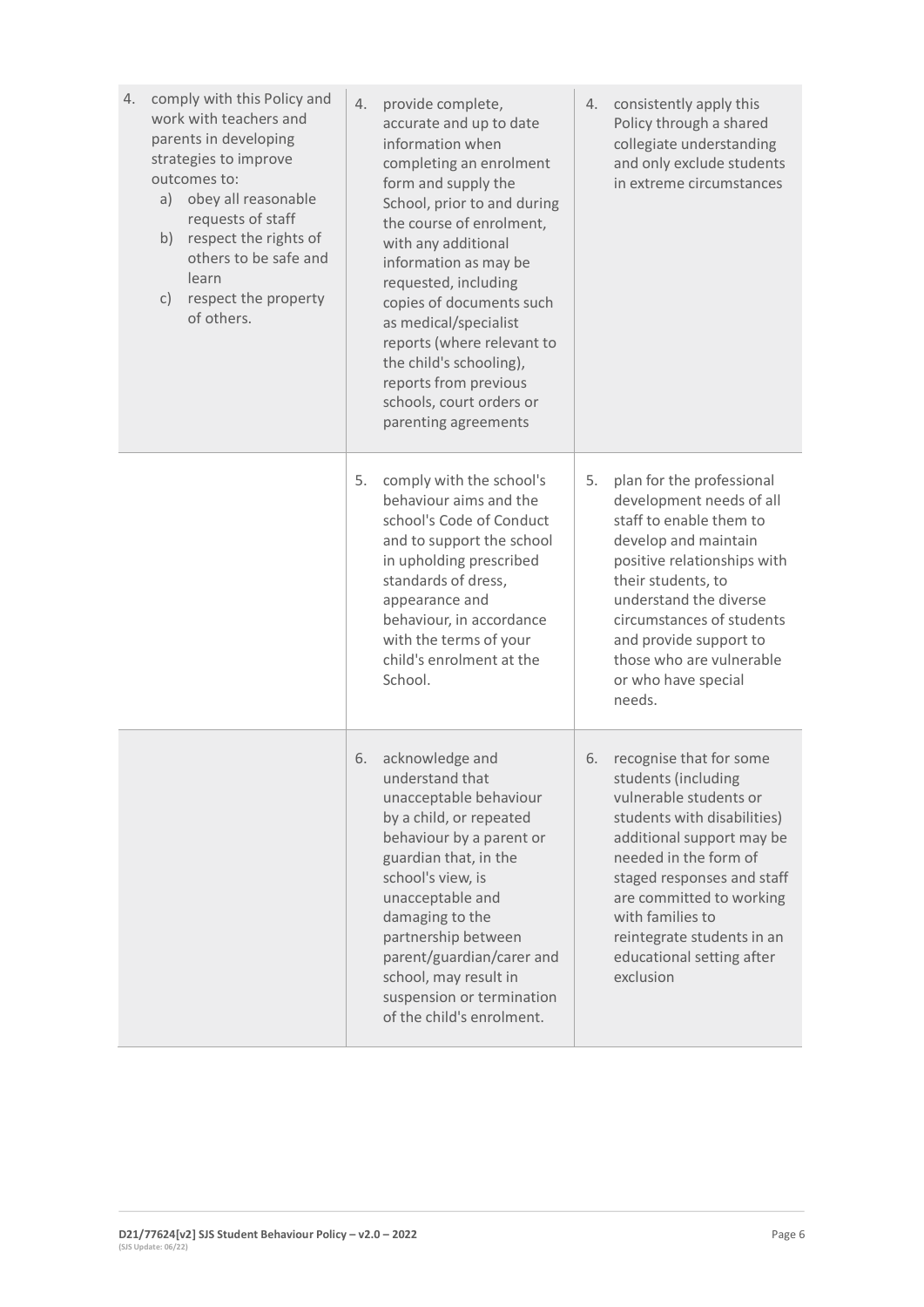## Attendance Expectations

Ensuring that students attend school each day is a legal requirement. It is also a shared expectation of all students, parents and the wider school community, focusing on positive and pro-social behaviours together with prevention and early intervention.

The school recognises the importance of providing clear guidance on student attendance that is applicable to all members of the school community.

Full details on attendance, expectations to promote attendance, and attendance/absence procedures are set out in the school's **Attendance Policy** and associated Department of Education and Training [School attendance guidelines.](https://www2.education.vic.gov.au/pal/attendance/guidance)

### School Actions and Consequences

Student engagement, regular attendance and positive behaviours will be supported through relationship based whole-school practices, as well as targeted and individualised support when required. Effective student behaviour change and student behaviour support is enhanced through internally-based school support structures, and externally-based family, education, community and interagency partnerships. The School will apply a range of supports and measures to address inappropriate student behaviour. Where a student acts in breach of the behaviour standards of our school community, the School will institute a staged response, in accordance with the CECV Positive [Behaviour](https://www.cecv.catholic.edu.au/getmedia/bc1d235d-9a98-4bb4-b3ac-84b50fa7c639/CECV-Positive-Behaviour-Guidelines_FINAL2.aspx?ext=.pdf) Guidelines 2018. Where applicable, an incident report will be completed and provided to the Principal or relevant staff member noting the templates provided in the CECV Positive Behaviour Guidelines

#### **Positive reinforcement of appropriate behaviour**

St. Joseph's School will implement culturally inclusive strategies to reinforce appropriate behaviour which may include verbal recognition, individual or class rewards, communication with parents/wider school community, as appropriate.

#### **Tier 1: School-wide supports**

St. Joseph's School implements culturally inclusive, school-wide preventative and early intervention strategies and practices for all its students to support positive behaviours, including:

- establishing predictable, fair and democratic classrooms and school environments
- providing physical environments that are conducive to positive behaviours and effective engagement in learning
- ensuring student participation in the development and implementation of whole school expectations
- empowering students by creating opportunities to take responsibility and be involved in decision making
- monitoring attendance and academic progress of students with the view to recognising students at risk and intervening early
- developing Personalised Learning Plans (PLP) in consultation with the Program Support Group (PSG) where appropriate for individual students.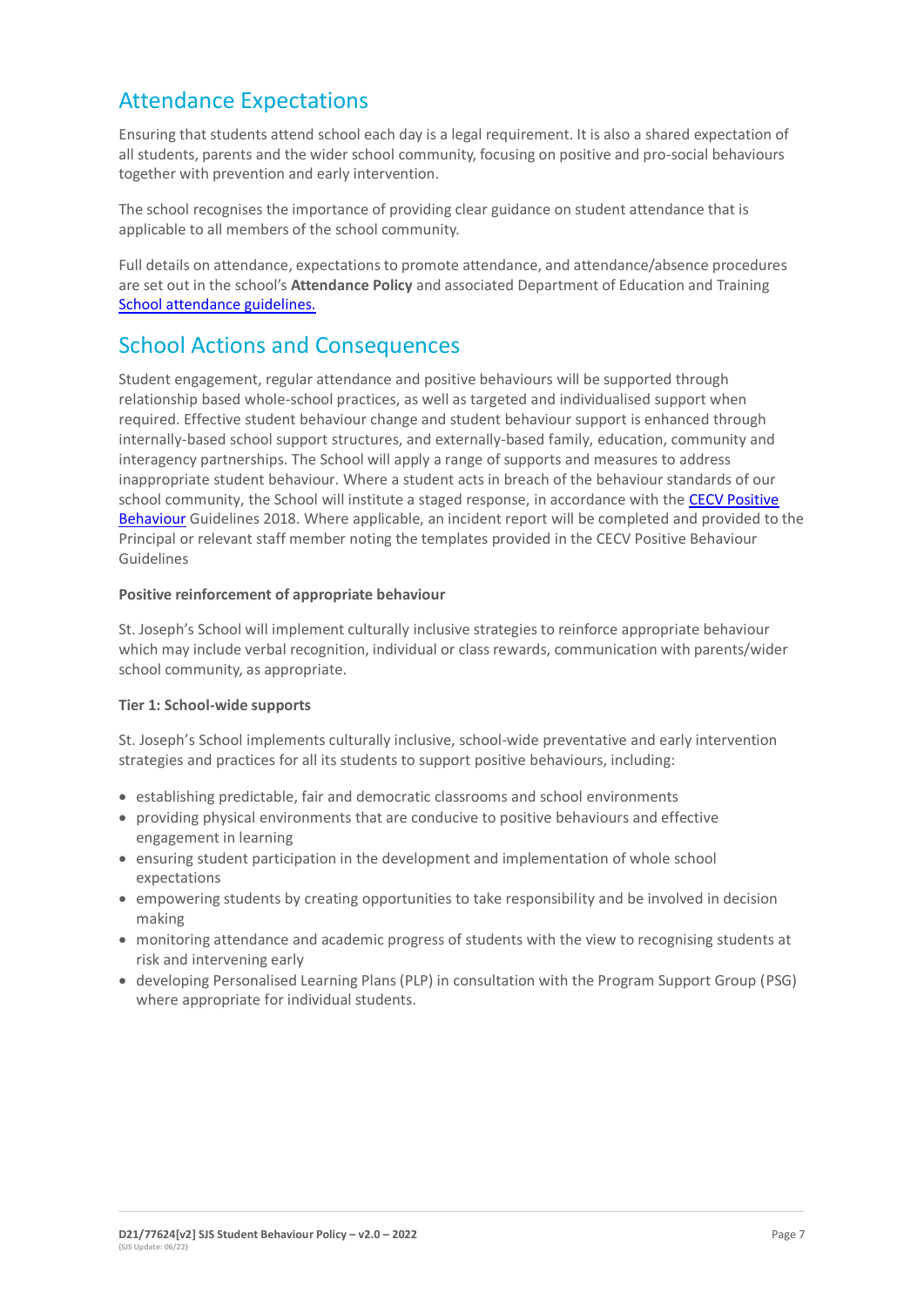#### **Tier 2: Targeted supports**

In addition to Tier 1 supports, some students may require targeted support or interventions to meet behavioural standards, including regular attendance. These students will be supported through a culturally appropriate staged response, including:

- understanding the student's background and needs
- ensuring a clear understanding of expectations by both students and teachers
- providing consistent school and classroom environments
- scaffolding the student's learning program
- data collection and documentation of incidents relating to the management of student behaviours to inform decision making
- revision of the Personalised Learning Plan (PLP) and creation of a Behaviour
- support Plan (BSP) or Attendance Maximisation Plan (AMP) as appropriate
- parent consultation via phone, videoconference or interview
- the Design and Implementation of support strategies that assist the student to self-calm such a quiet space or designated alternative area that they can go to if they are feeling overwhelmed
- case conference with specialist providers or MACS consultants (this may include Aboriginal and Torres Strait Islander or EAL/New Arrival/Refugee Learning Consultants where culturally appropriate).

#### **Tier 3: Intensive intervention**

When Tier 1 and Tier 2 systems are in place, the foundation for implementing Tier 3 supports is established. Complex behaviours are targeted to remediate and prevent further escalations. Support provided to students at St. Joseph's School will be aligned directly with the goals and targets set out in the students' Personalised Learning Plan (PLP), Behaviour Support Plan (BSP) and Student Safety Plan. Data systems provide school personnel with accurate, timely and practical information for making decisions about the fidelity and impact of individualised interventions that:

- value the student and support positive interaction
- have a clear data-informed strategy focused on preventing the occurrence of an identified behaviour by avoiding or adapting the circumstances that usually trigger this behaviour
- focus on building skills and developing alternative preferred behaviours
- consider the motivation for or functions of behaviours
- use the student's strengths and interests to increase success.

St. Joseph's School will implement more intensive intervention strategies for students presenting with complex and ongoing difficulties or extended school refusal. Development of plans will require support from parents/carers and will often require consent to access specialised services.

St. Joseph's School will support students with complex behaviours of concern through a culturally appropriate staged response which will generally include:

- ongoing implementation of universal and Tier 2 strategies
- use of data to inform and monitor the implementation of evidence-based interventions
- regular Program Support Group meetings to review PLP, BSP, safety plans and/or Attendance Maximisation Plans
- consultations with mutually agreed specialised support services
- implementation of explicit, data informed strategies designed to support the student to display safe behaviours. The design of the individualised support will be informed by the identified function of the behaviour and the explicit teaching of skills and desired behaviours.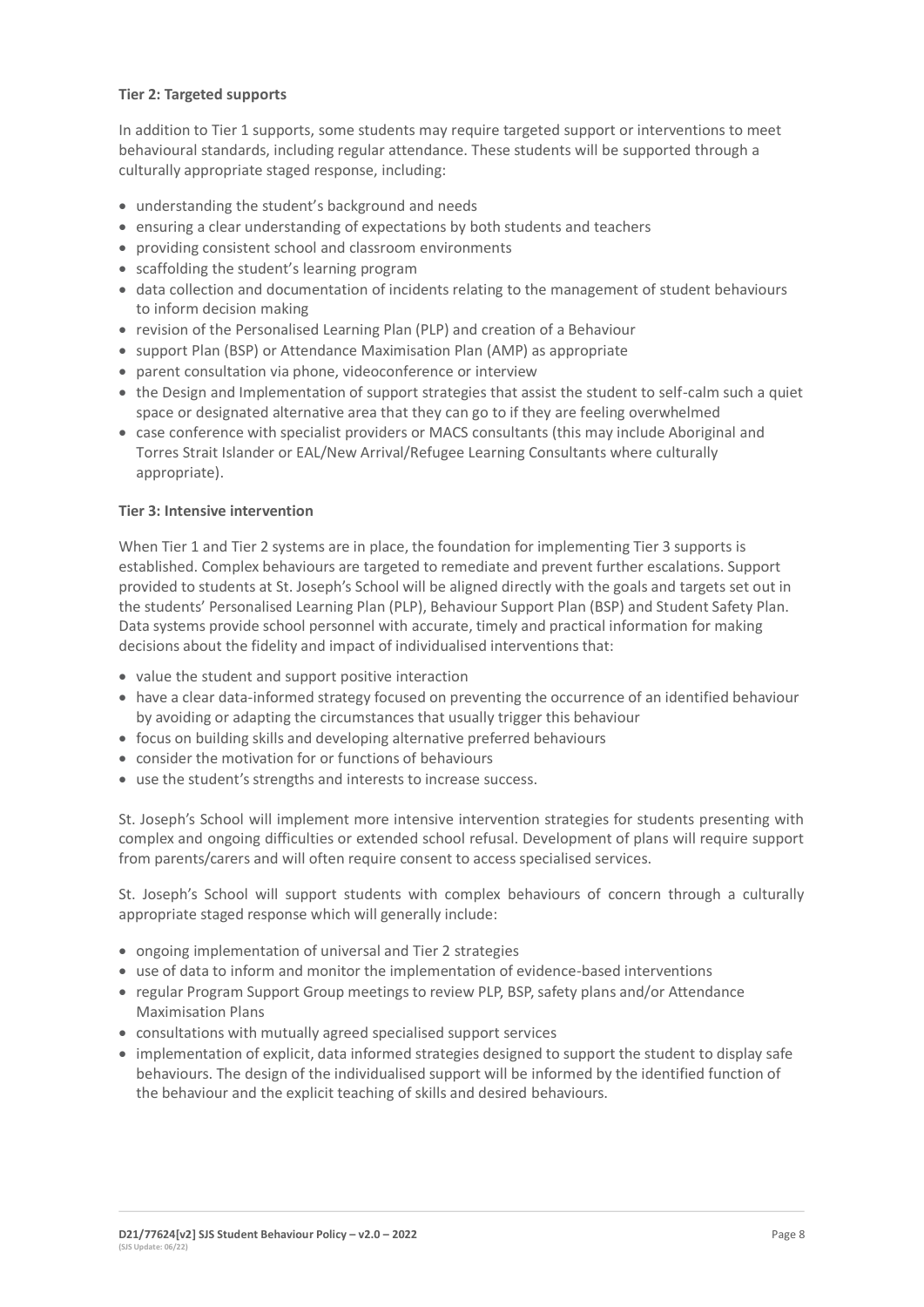#### **Consequences for student misbehaviour**

St. Joseph's School adopts a staged response to challenging behaviour and appropriate reinforcement of appropriate behaviour noting that an effective Behaviour Support Plan (BSP) is developed to support the student in learning skills required for positive social interaction, along with the ability to become a more effective and successful learner. Consequences for misbehaviour are also implemented which may take the form of:

- non-verbal warning e.g. eye contact/hand movement/shake of head/teacher positioning to stand near misbehaving student/s
- verbal warning which identifies the misbehaviour and gives student the opportunity to change his/her behaviour
- moving student in the room to a less disrupting situation
- separating student from the class for a short period of time to provide an opportunity for the student to settle
- readmission to class activity based on student being de-escalated
- student required to stay in after class for set period of time
- student required to complete work during recess/lunchtime
- student engaged in restorative actions supervised by classroom teacher
- student re-entry meeting.

When concerns arise about a student's on-going behaviour or when a student is displaying chronic patterns of problem behaviour, St. Joseph's School will implement a targeted response to identify and address the presenting issues and reinforce replacement behaviours. This may involve the following support strategies:

- convening a Program Support Group (PSG) meeting involving parents/guardians/carers/Learning Diversity/Wellbeing coordinator and the student where appropriate.
- developing/Revising a Personalised Learning Plan (PLP) or attendance plan
- development/Revision of a Behaviour Support Plan (BSP) and/or Safety Plan where appropriate for individual students
- referral to MACS or external Health or Allied Health providers
- consultation with external professionals, paediatrician, psychologist specialist practitioner
- contact with the MACS Regional Office.

Disciplinary measures may be used as part of a staged response to challenging behaviour in combination with other engagement and support strategies to address the range of factors that may have contributed to the student's behaviour. Measures should always be proportionate to the nature of the behaviour, and are best used with support measures to identify and address causes of the behaviour and implementation of strategies to limit reoccurrence of inappropriate behaviour. Supportive actions and any disciplinary measures will be implemented in accordance with the CECV Positive Support Guidelines 2018 and may include:

- review of Behaviour Support and Safety Plans with specialised support
- restorative practice
- withdrawal of privileges
- withdrawal from class activities for a specified period. Where appropriate, parents/guardians/carers will be informed of such withdrawals
- detention
- withdrawal from class if a student's behaviour significantly interferes with the rights of other students to learn or the capacity of a teacher to teach a class. In situations where the student is not able to comply with the instruction to relocate, the class (all other students) will be relocated/
- evacuated. The student may be temporarily isolated from regular classroom activities to provide an opportunity to de-escalate or for a specified period of time. Parents/guardians/carers should be informed of such withdrawals.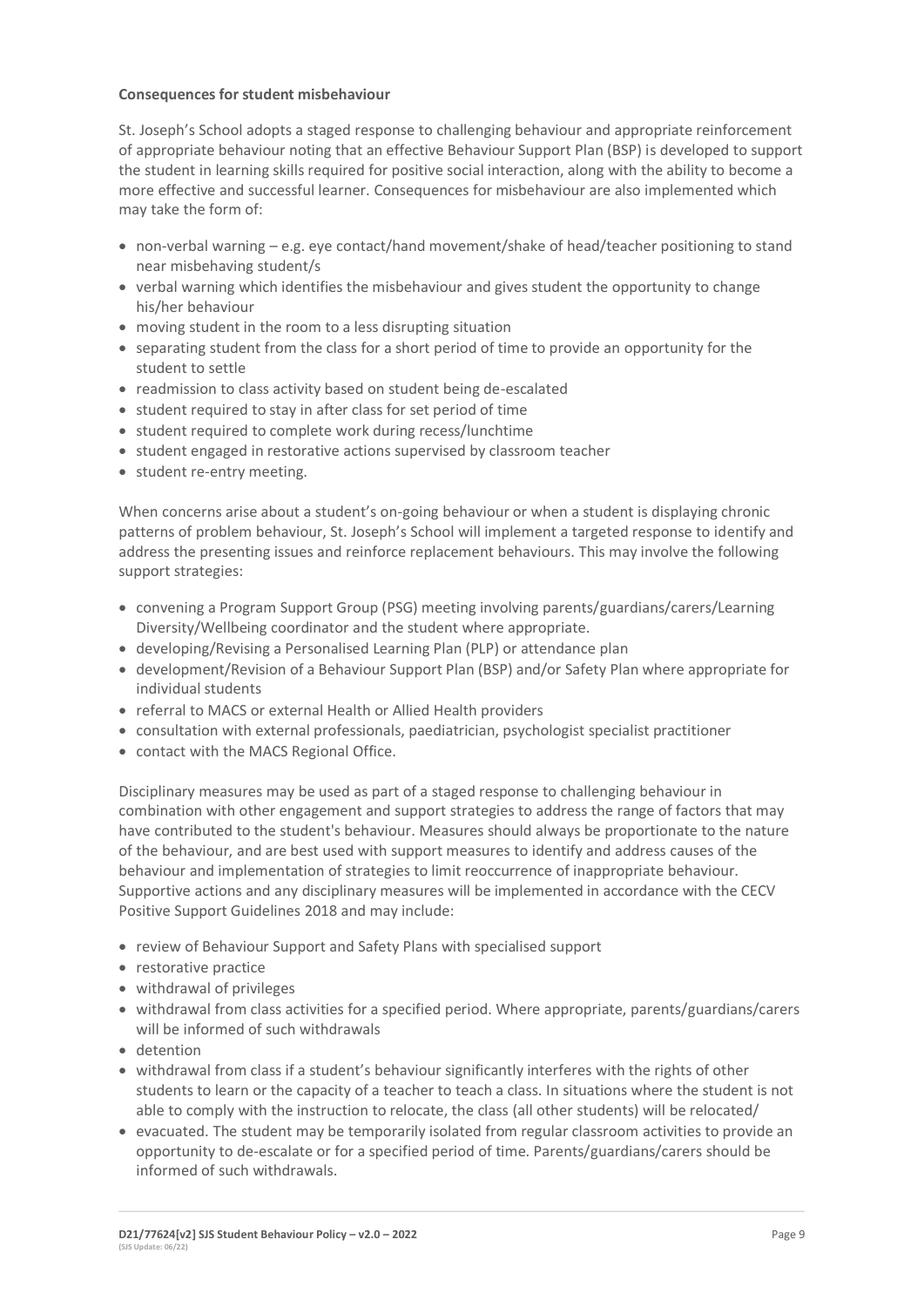- in circumstances where the student is unable to calm, remains in a heightened state of anxiety or is a danger to self or others, the parents/guardians/carers will be asked to take the student home for the remainder of the school day.
- contracts for conduct/attendance/bullying
- suspension (in-school and out of school)
- negotiated transfer
- expulsion
- referral to police, DHHS, emergency service or appropriate agency.

A student may be excluded from school in situations where all other measures have been implemented without success, or where an immediate suspension is the only appropriate course of action in response to the student's behaviour which may put the health, safety and well-being of other students, staff or themselves at significant risk or where actions require reporting to police or appropriate agencies.

If other strategies are unsuccessful in modifying student behaviour, the School will follow the MACS Pastoral Care Policies regarding suspension, negotiated transfer and expulsion.

#### **Corporal punishment**

The use of corporal punishment is expressly prohibited at St. Joseph's School and under the *Education and Training Reform Act 2006* (Vic).

#### **Consultation**

As every child's educational needs can change over time, it will often be necessary for the school to review any additional assistance that is being provided to the child, in consultation with parents/guardians/carers and the child's treating medical/allied health professionals, in order to assess:

- whether the additional assistance remains necessary and/or appropriate to the child's needs
- whether the additional assistance is having the anticipated positive effect on the child's individual physical, functional, emotional or educational goals
- whether additional specialised assistance is required
- whether it remains within the school's ability to continue to provide the additional assistance, given any limitations that may exist.

#### **Restraint and Seclusion**

St. Joseph's School will undertake actions to prevent the need for the use of restraint or seclusion in accord with the CECV Positive Behaviour Guidelines 2018.

In alignment with the CECV Positive Behaviour Guidelines 2018:

**Physical restraint** is defined as the use of force to prevent, restrict or subdue the movement of a student's body or part of their body where the student is not free to move away. Restraint does not include protective physical interventions, which involve physical contact to block, deflect or redirect a student's actions, or disengage from a student's grip.

**Seclusion** is the solitary confinement of a person in a room or area from which their exit is prevented by a barrier or another person. Seclusion includes situations where a person is left alone in a room or area and reasonably believes they cannot leave that room or area even if they may physically be able to (e.g. the door is not locked). In extreme circumstances, e.g. in response to behaviours that cause harm to self or others, teachers will respond by exiting the other students from the learning space to ensure their safety. Where the student continues to display threatening and dangerous behaviour (e.g. wielding a bat), staff will seek to limit harm to others by isolating the student for the minimum amount of time required for the student to calm. Seclusion does not include the use of a safe place, time out or chill out rooms, being conditions that are set up to support the student and often included in Behaviour Support Plans.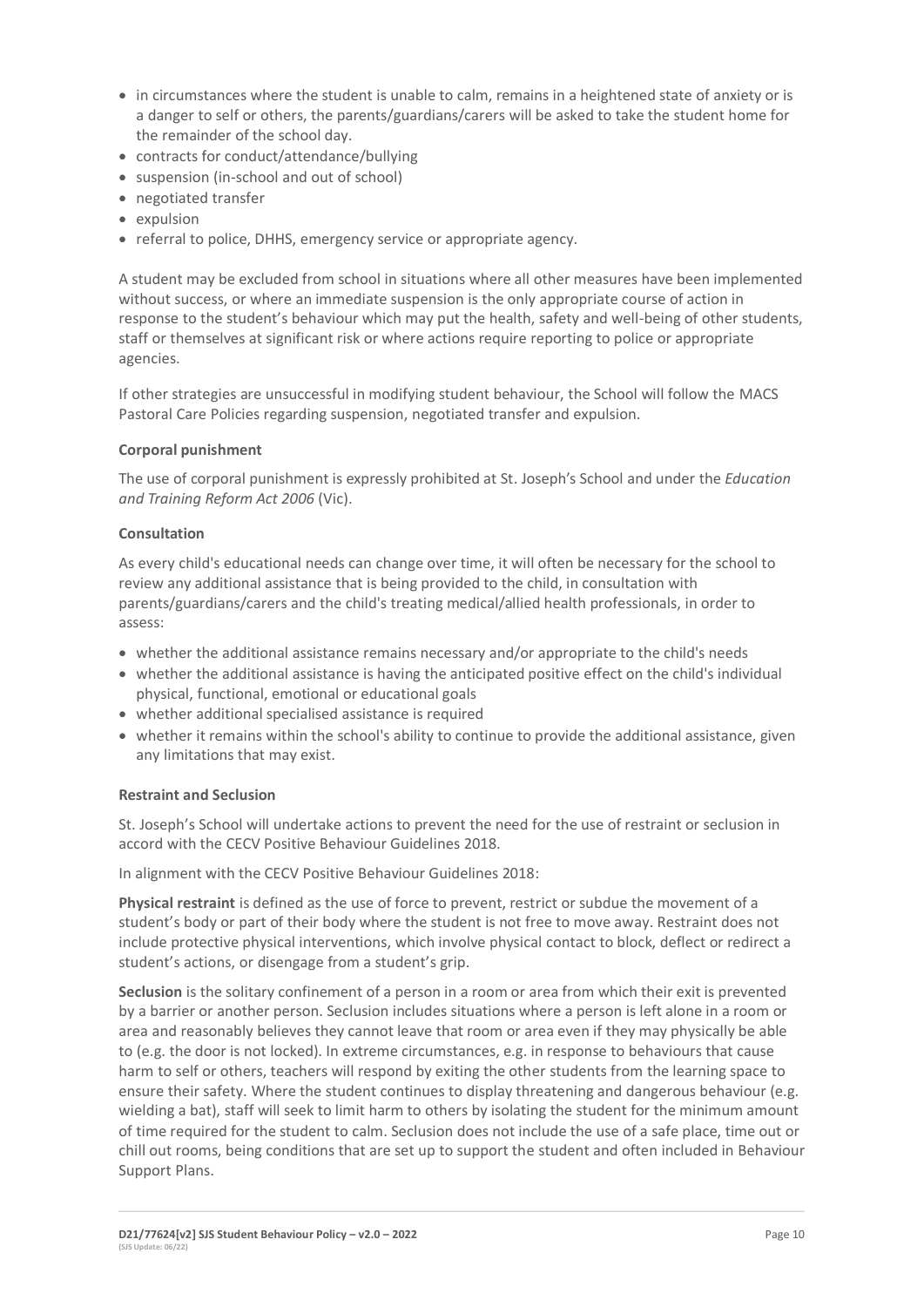If a student is placed in a separate room as a means of seclusion, staff will maintain appropriate supervision of the student.

Whilst St. Joseph's School acknowledges that that prevention is the best strategy, there are limited circumstances in which restraint or seclusion may be deemed appropriate. In making a decision to implement any form of restraint or seclusion, St. Joseph's School staff are aware that their actions may directly increase the risk of injury and trauma, both for the student and for the staff member themselves. Such decisions are usually required to be made in times of high stress. Actions that may be considered reasonable will be made by staff present and will depend on the individual circumstances of each case as a matter of professional judgment.

The use of restraint or seclusion does not form part of any of St. Joseph's School's Behaviour Support Plans or Student Safety Plan. Restraint and seclusion will only be used in limited emergency situations, as outlined below.

1. The student's behaviour poses an imminent threat of physical harm or danger.

2. The action is reasonable in all the circumstances.

3. There is no less restrictive means of responding in the circumstances.

In the event that restraint or seclusion is used, the least restrictive form of restraint/seclusion will be used for the minimum time possible. The restraint/seclusion will cease as soon as the immediate danger for the student or others is averted.

The clear priority when managing such an incident will be the safety of all concerned. St. Joseph's School's staff involved in an incident of restraint or seclusion will immediately notify the principal and provide for the immediate care and safety or those concerned. The student's parents/guardians/carers will be contacted. A post-incident evaluation and report will be completed in accord with the templates and processes outlined in the CECV Positive Behaviour Guidelines 2018.

### Assessing and Mitigating Risk

To assist the school to discharge its safety responsibilities, St. Joseph's School will adhere to an Occupational Health & Safety Program through which potential safety hazards are identified and analysed in terms of the likelihood of an event occurring, and the potential consequences if the event was to occur. A similar risk based approach is taken with respect to Student Duty of Care, with the definitions of likelihood and consequences. St. Joseph's School will refer to MACS publications and may engage the services of the MACS for the purpose of assessing student safety risks and determining how best to minimise those risks and support the needs of the students, staff and broader community.

It is important that all staff consistently enforce school rules and safety policies, and actively engage in ensuring and promoting the physical and emotional wellbeing of students.

References:

- CECV Positive Behaviour Guidelines 2018 Templates
- Behaviour Support Template
- Student Safety Plan Template (A&B)
- Record of Restraint and Seclusion
- Post Incident Checklist for Principals
- Risk Assessment Tool
- Diocesan policy and regulations
- CECV Safe and Sound Practice Guidelines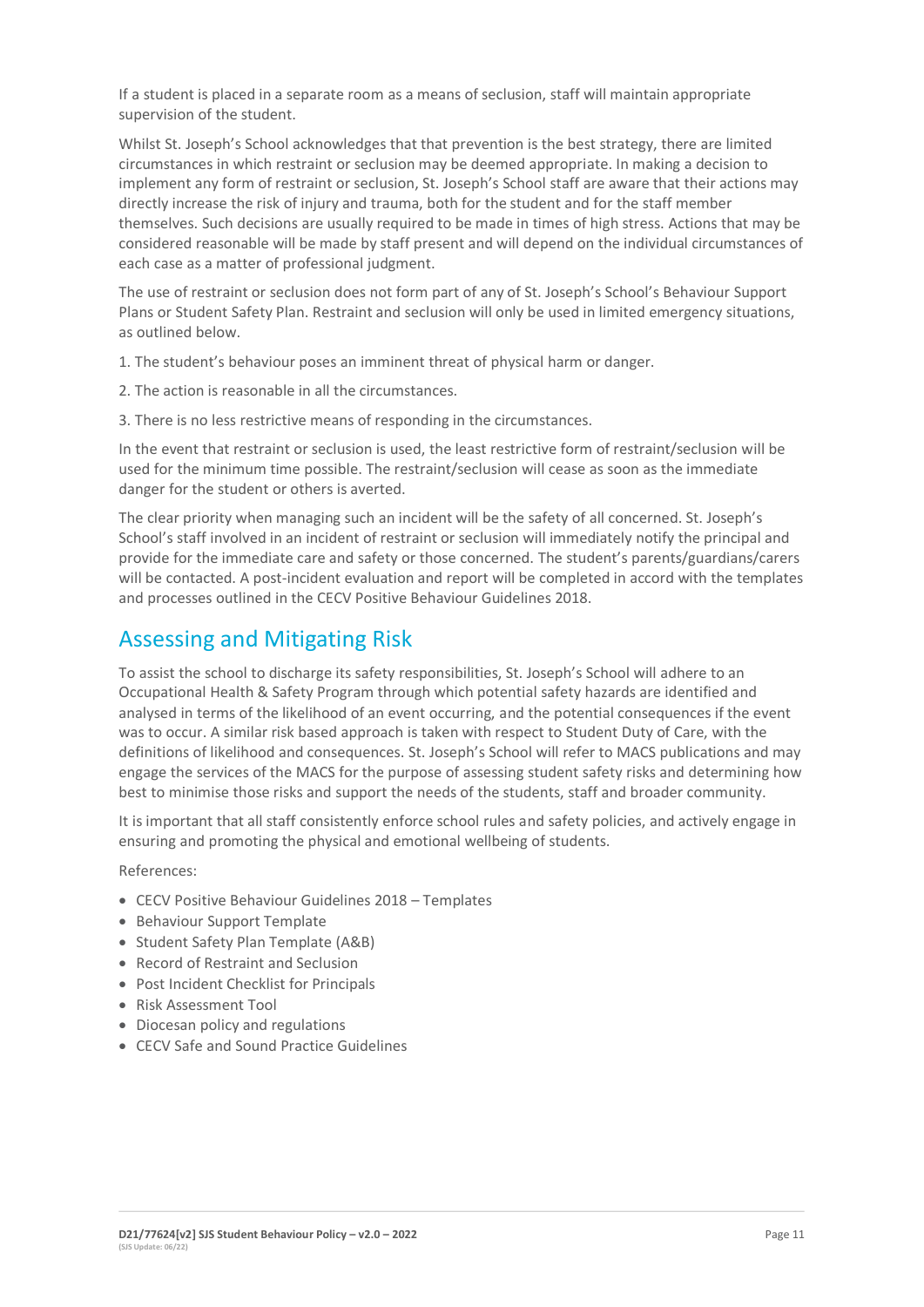### General Information relating to disciplinary measures

- **Withdrawing privileges** St. Joseph's School can withdraw student privileges as a consequence of breaching classroom or school behavioural standards. St. Joseph's School notes that the specific privileges withdrawn may vary between students based on the individual student's support plan, however they may include things such as representing the school at inter-school sports or attendance at a school event. This must be time-limited and the risk to the student's engagement should be taken into account. The student must be told why privileges are withdrawn, and how they should behave for privileges to be reinstated.
- **Withdrawal from class** If a student's behaviour significantly interferes with the rights of other students to learn or the capacity of a teacher to teach a class or where there is possibility of harm to others, that student may be temporarily removed from regular classroom activities. In more serious cases the student may be required to leave the classroom for a specified period of time. Schools have a duty of care to ensure that students are supervised at all times, including when they are removed from a class. Where appropriate, parents/guardians/carers will be informed of such withdrawals.

Withdrawal from class does not constitute formal school exclusion such as suspension (including inschool suspension) or expulsion.

• **Suspension, Negotiated Transfer or Expulsion.** In some instances it may be appropriate to suspend or expel a student who consistently compromises the safety and order of the school in order to protect the learning environment for remaining students and continue with effective teaching.

Suspension and expulsion are serious disciplinary measures and are for when other measures have not produced a satisfactory response, or where there is a threat to another person and immediate action is required.

• **Suspension** occurs when a student's attendance at school has been temporarily withdrawn on the authority of the principal, for a set period of time.

Suspension allows the parties involved to reflect on and enter into dialogue about the behaviour and circumstances that have led to the suspension, and to plan and/or review learning and behaviour supports to assist a student to engage positively with school and learning.

- **Negotiated transfer** means a documented and mutually agreed move to another school is arranged. Negotiated transfer occurs when all other pastoral and discipline measures, including suspension, have failed to resolve an issue of serious inappropriate student behaviour. A negotiated transfer ends the enrolment agreement with the first school and requires an enrolment in another school.
- **Expulsion** Expulsion involves the termination of the contract entered into at the time of the enrolment by the parents/guardians/carers/relevant person. St. Joseph's School's enrolment agreement explicitly records at the time of acceptance of the enrolment of a student that unacceptable behaviour by a child, or parent/guardian/carer/relevant person may result in suspension or termination of the child's enrolment.

St. Joseph's School's will ensure that policies and processes associated with negotiated transfer, suspension and expulsion align with Melbourne Archdiocese Catholic Schools Pastoral Care of Students Policy.